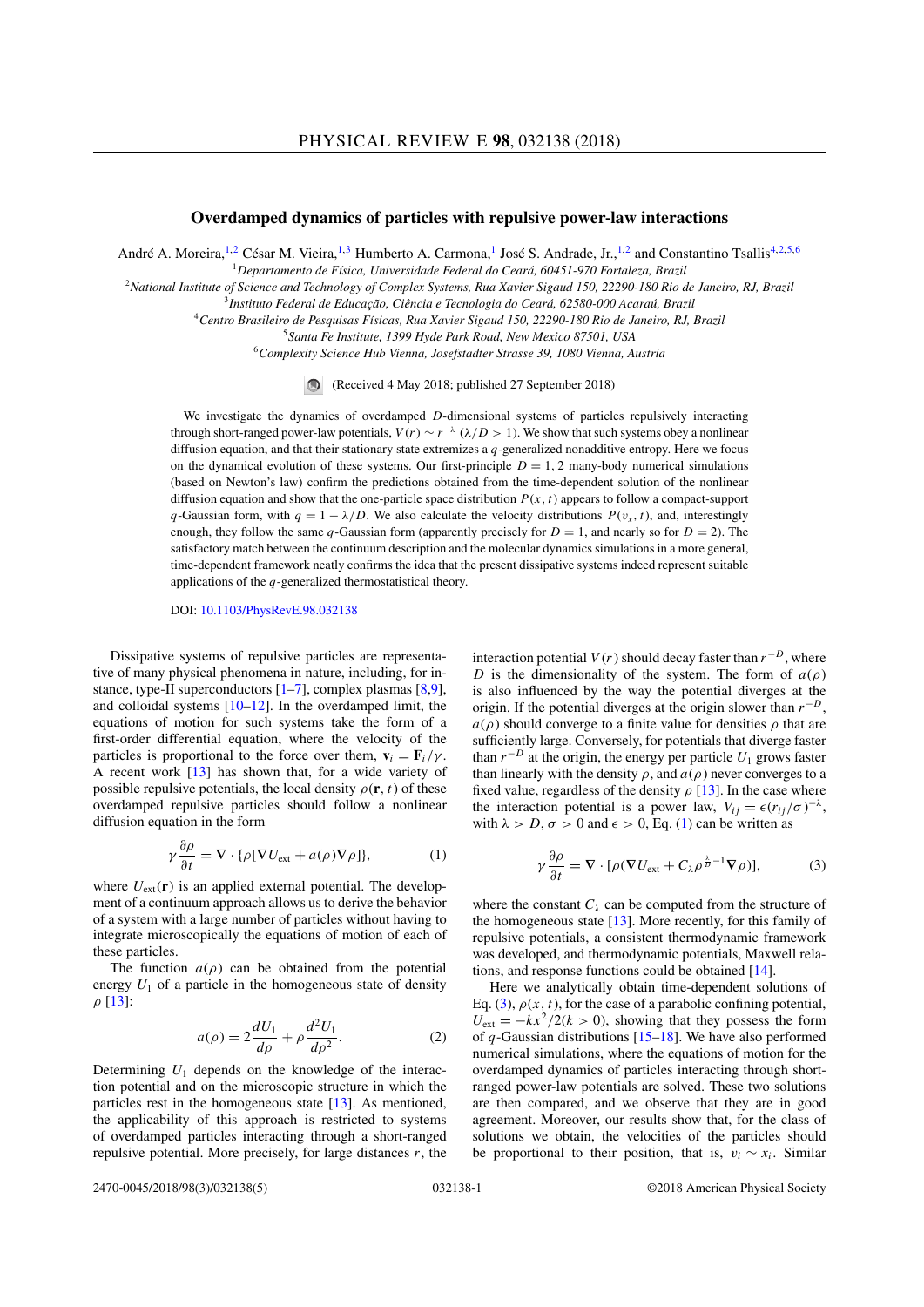

FIG. 1. Snapshots of the configuration of the system in three different moments of the dynamics: (a)  $t = 1.0$ , (b)  $t = 5.88$ , and (c)  $t = 550$ . Due to the symmetry we show only the  $x > 0$  half of the system. The particles start in a very narrow region and invade the system as time goes, eventually reaching an equilibrium position. This system comprises  $N = 500$  particles, interacting through a potential  $V_{ij} = \epsilon (r_{ij}/\sigma)^{-\lambda}$ , with  $\lambda = 4$ , in a cell of lateral length  $L_y = 20\sigma$ , and confined by an external force  $-kx$  with  $k = 1 \times 10^{-6} \epsilon/\sigma^2$ .

investigations have been performed for models describing the dynamics of type II superconducting vortices [19,20].

In the present work, the systems that we model consist of *N* particles interacting through the above mentioned potential  $V_{ij} = \epsilon (r_{ij}/\sigma)^{-\lambda}$  and confined in the *x* direction by the external potential *U*ext. For the case of two dimensions, in the *y* direction the simulation cell has a finite length  $L<sub>v</sub>$ , and periodic boundary conditions are imposed. See Fig. 1 for a view of a two-dimensional system in different moments of the dynamics. In this case, it is reasonable to expect the density to be independent on  $y$ , so that Eq.  $(3)$  can be written as

$$
\gamma \frac{\partial \rho}{\partial t} = \frac{\partial}{\partial x} \bigg[ \rho \bigg( kx + C_{\lambda} \rho^{\frac{\lambda}{D} - 1} \frac{\partial \rho}{\partial x} \bigg) \bigg]. \tag{4}
$$

One may find solutions of Eq. (4) by making use of the similarity hypothesis [21],

$$
\rho(x,t) = \frac{g(z)}{f(t)},\tag{5}
$$

with  $z = x/f(t)$ . Using this in Eq. (4), we obtain

*df*

$$
\frac{f^{1+\frac{\lambda}{D}}}{C_{\lambda}}\left(\frac{df}{dt} + kf\right) = -\frac{\frac{d}{dz}\left(g^{\frac{\lambda}{D}}\frac{dg}{dz}\right)}{\frac{d}{dz}(gz)}.
$$
(6)

The left side of Eq.  $(6)$  depends on *t*, while the right side depends on *z*. The only possible solution is that both sides are equal to some constant, ν. From that, the left side becomes

$$
\frac{df}{dt} = \frac{vC_{\lambda}}{f^{\frac{\lambda}{D}+1}} - kf \tag{7}
$$

while the right side can be written as

$$
\frac{d}{dz}\left(g^{\frac{\lambda}{D}}\frac{dg}{dz} + vgz\right) = 0.\tag{8}
$$

In order to solve Eq. (8), we need to consider a proper boundary condition. Since this solution will model a system of particles penetrating a medium, it is reasonable to consider that the density profile  $\rho(x, t)$  vanishes at some point, the edge of the profile. Without loss of generality, one may consider that  $f(t)$  indicates this edge at all times,  $\rho(f(t), t) = 0$  for any *t*, leading to  $g(1) = 0$ . With this boundary condition, the solution of Eq.  $(8)$  is

$$
g = \left[\frac{\lambda v}{2D}(1 - z^2)\right]^{\frac{D}{\lambda}},\tag{9}
$$

that is, the shape of the density profile is a *q*-Gaussian with  $q = 1 - \lambda/D$  at any instant of time. The normalization condition,  $\int \rho(x, t) dx = n$ , leads to  $\int g dz = n$ , where  $n = N$ for  $D = 1$  and  $n = N/L_v$  for  $D = 2$ , remembering that  $L_v$ gives the thickness of the simulation cell and *N* the number of particles. This allows us to determine the value of  $\nu$ :

$$
\nu = \frac{2D}{\lambda} \left[ n \frac{\Gamma(\frac{3}{2} + \frac{D}{\lambda})}{\Gamma(1 + \frac{D}{\lambda})\sqrt{\pi}} \right]^{\frac{\lambda}{D}}.
$$
 (10)

It is also visible from this solution that  $f(t)$  is the point where  $\rho(f(t), t) = 0$ , that is,  $f(t)$  is the edge of the distribution. Solving Eq. (7) we obtain

$$
f(t) = \left\{ \frac{\nu C_{\lambda}}{k} [1 - e^{-k(\frac{\lambda}{D} + 2)(t - t_0)}] \right\}^{\frac{D}{\lambda + 2D}}, \quad (11)
$$

where  $t_0$  is a free parameter that depends on the initial condition. In fact this solution is not unique. One may note that, for  $t = t_0$ , it becomes  $\rho(x, t_0) = n\delta(x)$ ; therefore this solution is suitable for this particular initial condition as well as any initial condition that has the form of a *q*-Gaussian. Moreover, our numerical experiments have shown that, even starting from other initial conditions, the dynamics tend to drive the system towards this behavior after a transient time. In the numerical simulations we present here all particles start confined to a narrow stripe. For this initial condition setting  $t_0 = 0$  yields a good fit for our numerical results. In Fig. 2 we show the curves of  $f(t)$  and  $\dot{f}(t) \equiv df/dt$  for each instant of time *t* considering  $\lambda = 2$  and  $\lambda = 3$  in one dimension, and  $\lambda = 4$  and  $\lambda = 6$  in two dimensions. These curves were obtained from Eq.  $(11)$ . As we show in what follows, these predictions closely agree with the results from the numerical simulations.

One should expect the stationary state to be in the form of a *q*-Gaussian. In the context of the continuous model, the overdamped dynamics is minimizing the overall potential energy of the system,  $U = \int \rho [kx^2/2 + (DC_\lambda/\lambda)\rho^{\lambda/D}] d^D x$  [13], which can be associated with the *q*-statistics free energy of a confined ideal gas. In this association, the contribution of the particle-particle interaction, absent in the ideal gas description, is accounted for by the generalized entropy. Therefore the overdamped dynamics should necessarily drive the system towards the state of minimum energy, hence the shape of a *q*-Gaussian. This distribution has been shown to maximize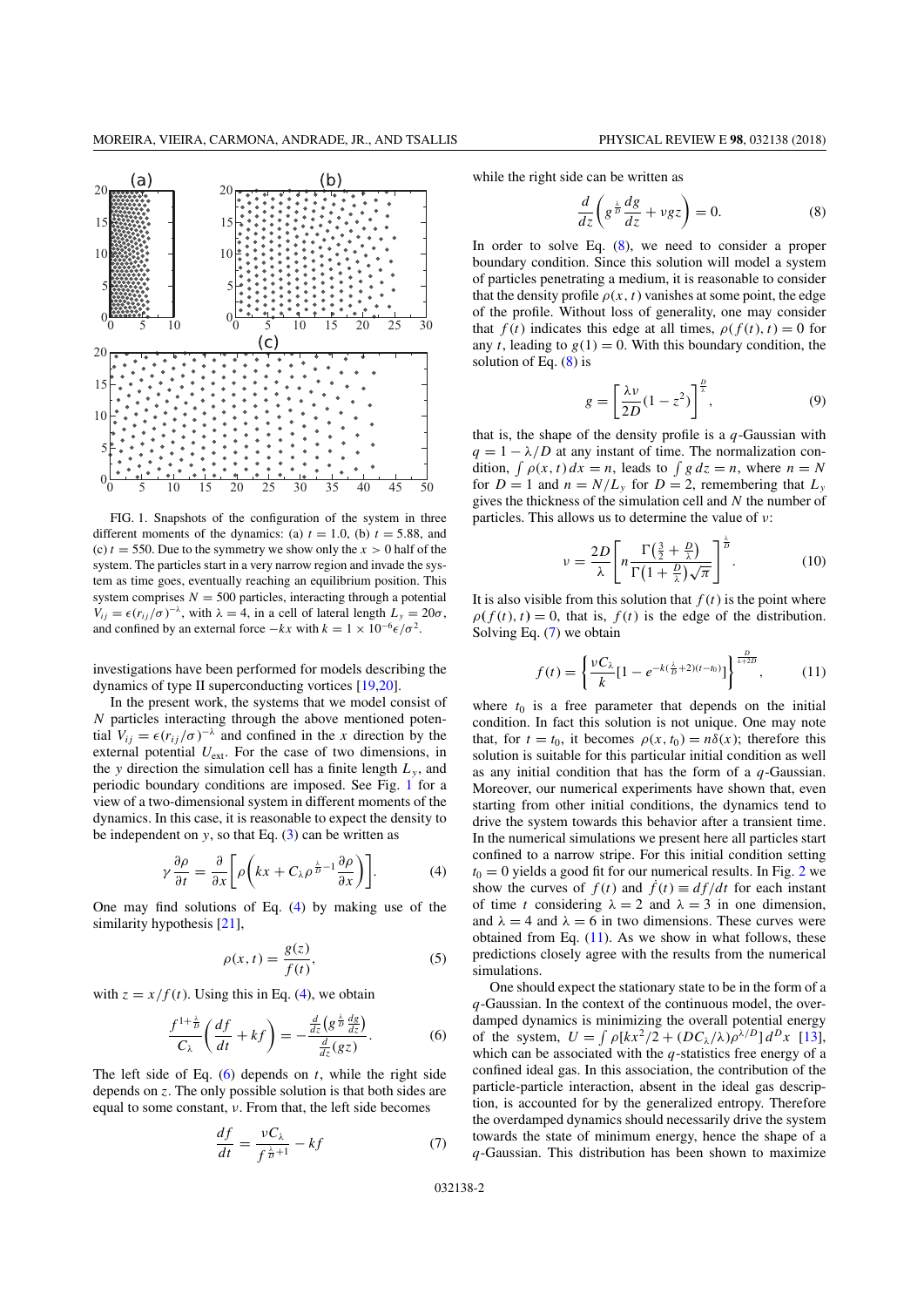

FIG. 2. Curves of  $f(t)$  for  $D = 1$  ( $\lambda = 2$  and 3) and  $D = 2$  $(\lambda = 4$  and 6) obtained from Eq. (11) and its derivative  $\hat{f}(t)$ . In our numerical simulations, we start with all particles confined in a narrow stripe, leading us to use  $t_0 = 0$  in Eq. (11). The case  $D = 1$ corresponds to  $N = 3600$  particles with confining potential strength  $k = 3.2 \times 10^{-3} \epsilon/\sigma^2$ . The case  $D = 2$  corresponds to  $N = 4000$ particles, with confining potential strength  $k = 1 \times 10^{-3} \epsilon / \sigma^2$ , in a cell with transverse size  $L_y = 20\sigma$ .

the generalized nonextensive entropy  $S_q$ , under given constrains [22], and yield well-known particular distributions, such as Student's  $t (q > 1)$  or  $r$  distributions  $(q < 1)$ . Interestingly, this shape is obtained not only at the stationary state, but during most of the dynamics. This is a feature of the confining potential that allows us to find a solution consistent with the similarity hypothesis Eq.  $(5)$ .

Figure 3 shows the density profile at different moments of the dynamics for one-dimensional systems. To obtain these curves, we performed the Kernel Density Estimation [23] for



FIG. 3. Distributions of scaled positions and velocities at different moments of the dynamics for the one-dimensional case  $(D = 1)$ . These results concern  $N = 3600$  particles interacting through the power-law potential, *V* =  $\epsilon$ (*r*/*σ*)<sup> $-λ$ </sup>, for  $λ = 2$  (*q* = −1) and  $λ$  = 3 (*q* = −2). The black curves are *q*-Gaussians. Here we used the strength of the confining potential  $k = 3.2 \times 10^{-3} \epsilon / \sigma^2$ .

the position of the particles scaled by the length  $f(t)$  obtained from Eq. (11). The results from simulation are in perfect agreement with the predicted form given by Eq. (9), showing that, in fact, Eq.  $(11)$  yields the correct position  $f(t)$  at the edge of the density profile.

Next we proceed to investigate the velocity of particles during the dynamics. To obtain a solution for our nonlinear diffusion, Eq. (4), and considering the similarity hypothesis, Eq. (5), from Eq. (9) it is visible that  $g(1) = 0$ , that is,  $f(t)$ is the position where the density profile vanishes. In fact, Eq. (4) is an instance of the continuity equation in the form,  $\partial \rho / \partial t = -\partial (\rho \bar{v}) / \partial x$ , where  $\bar{v}(x, t)$  gives the instantaneous average local velocities of the particles. To be consistent with the similarity hypothesis (5) a similar constraint has to be made to  $\bar{v}$ :

$$
\bar{v}(x,t) = \dot{f}(t)b(z), \quad \text{with } \dot{f}(t) = df/dt. \tag{12}
$$

The average velocity of the particles at the edge of the density profile is given by  $\bar{v}(f(t), t) = \dot{f}(t)$ . By inserting the similarity hypothesis into the continuity equation, we obtain

$$
-\frac{\dot{f}}{f^2}\frac{d}{dz}(gz) = -\frac{\dot{f}}{f^2}\frac{d}{dz}(gb),\tag{13}
$$

leading to the condition that  $\bar{v}(x,t) = (\dot{f}/f)x$ , that is, the average velocity is linear with position.

In one dimension there is not more than one particle at each given position *x*, therefore if  $\bar{v}(x, t)$  is linear with *x*, the



FIG. 4. Distributions of scaled positions and velocities at different moments of the dynamics for the case of two dimensions  $(D =$ 2). These results concern particles interacting through the powerlaw potential,  $V = \epsilon (r/\sigma)^{-\lambda}$ , for  $\lambda = 4$  ( $q = -1$ ) and  $\lambda = 6$  ( $q =$ −2). One can compare the density profiles with *q*-Gaussians (black curves). In the case of the velocity distributions the black curves show convolutions between *q*-Gaussians and Laplacian distributions, as given by Eq. (15), with the parameter *h* given by 0.045 and 0.051 for  $\lambda = 4$  and 6, respectively. In these simulations we used  $N = 4000$  particles in a cell of transverse size  $L<sub>v</sub> = 20\sigma$  with periodic boundary conditions. In the longitudinal direction (*x* axis) we imposed a confining force  $-kx$  with  $k = 1 \times 10^{-3} \epsilon/\sigma^2$ .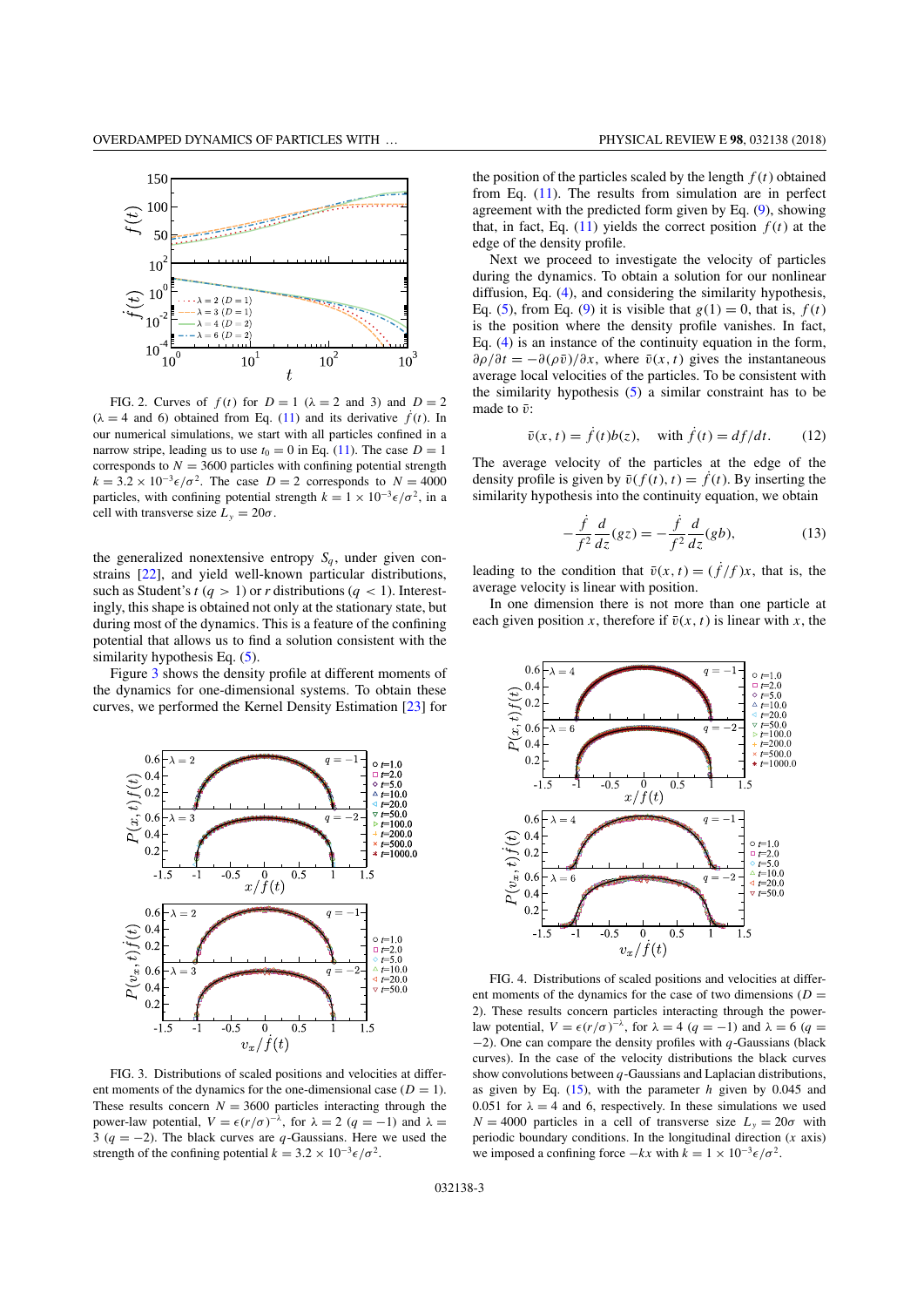

FIG. 5. Distributions of the displacement of the average velocity,  $\xi_i = (v_x)_i / f - x_i / f$  for some values of times *t* considering  $\lambda = 4$ and  $\lambda = 6$  for  $D = 2$ . The black curves represent Laplacian distributions,  $P(\xi) \sim \exp(-|\xi|/h)$ , where *h* is an adjustment parameter, given by 0.045 and 0.051 for  $\lambda = 4$  and 6, respectively.

velocity of each particle should be linear with *x*, leading to the conclusion that they are distributed in the same form, namely, a *q*-Gaussian. This prediction is consistent with Ref. [24], and confirmed by the results of Fig. 3. In larger dimensionalities there are several particles in the stripe around a given distance *x*. In this case  $\bar{v}(x, t)$  may still be linear with *x*, but the velocities of each particle may fluctuate around this average.

To test this hypothesis we performed simulations in two dimensions. Figure 4 presents the density profiles and velocity distributions obtained from simulations. As before, positions were scaled by  $f(t)$ , while velocities were scaled by  $\dot{f}(t)$ . As exhibited, the density profiles follow closely the *q*-Gaussian form. The velocity distributions also display an invariant shape for all instants. However, this shape deviates slightly from the expected *q*-Gaussian form at the largest velocities. Note that to reduce fluctuations in our results we performed averages over 800 sample simulations. To investigate this small difference, we analyze the distribution of the quantity  $\xi_i \equiv (v_x)_i / \dot{f} - x_i / f$  among the particles of all samples, which measures how far  $(v<sub>x</sub>)<sub>i</sub>$  is from the expected average  $\bar{v}(x_i, t) = (\dot{f}/f)x_i$  for a particle at position  $x_i$  at time *t*. Figure 5 shows the distributions  $P(\xi)$  for different values of *t*. One can see that  $P(\xi)$  can be described approximately by a Laplacian distribution,

$$
P(\xi) \sim \exp(-|\xi|/h),\tag{14}
$$

where the parameter *h* depends on the particular value of  $\lambda$ . Most likely, these small deviations in the expected value of the velocity are due to the rearrangement of the local spatial structure as the density changes. As we know from the results of Fig. 5, the distribution of positions can be well described as a *q*-Gaussian,  $P(x/f) = G_q(x/[(q-1)f])$ . Since  $f(t)$  and  $\dot{f}(t)$  depend only on time, and  $(v_x)_i/\dot{f} = x_i/f + \xi_i$ , then the  $v_x$  distribution can be found by the convolution  $[25]$  between a *q*-Gaussian and a Laplacian distribution:

$$
P\left(\frac{v_x}{\dot{f}}\right) = \frac{1}{2h} \int_{-\infty}^{\infty} d\xi \ G_q\left(\frac{v_x/\dot{f} - \xi}{q - 1}\right) e^{-\frac{|\xi|}{h}}.\tag{15}
$$

The black curves shown in the Fig. 4 have been obtained from Eq. (15), where the values of *h* were obtained from the best fits to the molecular simulation data of the Laplace distribution, Eq. (14), as shown in Fig. 5.

We have studied a system of particles interacting through power-law repulsive potentials, and under overdamped motion. In a previous work, through a coarse-graining approximation, this model was related to a nonlinear diffusion equation, whose stationary-state solutions have been shown to be compatible with results obtained from molecular-dynamics simulation [13]. Here we investigate the whole time evolution. Using a similarity hypothesis, we showed that our nonlinear diffusion equation predicts that, for all times, the probability distribution for the positions,  $P(x, t)$ , is a *q*-Gaussian with the value of *q* depending on both the repulsive potential as well as on dimensionality of the system,  $q = 1 - \lambda/D$ . We present quite satisfactory results from molecular dynamics simulations to give support to the analytic predictions. Moreover, we have also presented results for the *x*-component velocity probability distribution,  $P(v_x, t)$ , showing that it is given by a *q*-Gaussian distribution that, in larger dimensionalities, will be perturbed by a small extra noise well approximated by a Laplacian distribution. We conjecture that these perturbations are due to the rearrangement of the local spatial structure as the density changes. To summarize, we have presented broad evidence that a system of overdamped repulsive particles interacting through a short-range power-law potential constitutes an important physical application for nonextensive statistical mechanics. Both stationary states and time-dependent properties of the systems are fully compatible with the theory.

The authors thank the Brazilian agencies CNPq, CAPES, FAPERJ, FUNCAP and the National Institute of Science and Technology for Complex Systems (INCT-SC) in Brazil for financial support.

- [1] P. G. de Gennes, *Superconductivity of Metals and Alloys* (Benjamin, New York, 1966).
- [2] H. J. Jensen, A. Brass, and A. J. Berlinsky, [Phys. Rev. Lett.](https://doi.org/10.1103/PhysRevLett.60.1676) **[60](https://doi.org/10.1103/PhysRevLett.60.1676)**, [1676](https://doi.org/10.1103/PhysRevLett.60.1676) [\(1988\)](https://doi.org/10.1103/PhysRevLett.60.1676); O. Pla and F. Nori, *[ibid.](https://doi.org/10.1103/PhysRevLett.67.919)* **[67](https://doi.org/10.1103/PhysRevLett.67.919)**, [919](https://doi.org/10.1103/PhysRevLett.67.919) [\(1991\)](https://doi.org/10.1103/PhysRevLett.67.919); R. A. Richardson, O. Pla, and F. Nori, *[ibid.](https://doi.org/10.1103/PhysRevLett.72.1268)* **[72](https://doi.org/10.1103/PhysRevLett.72.1268)**, [1268](https://doi.org/10.1103/PhysRevLett.72.1268) [\(1994\)](https://doi.org/10.1103/PhysRevLett.72.1268); W. Barford, W. H. Beere, and M. Steer, [J. Phys.: Condens. Matter](https://doi.org/10.1088/0953-8984/5/27/002) **[5](https://doi.org/10.1088/0953-8984/5/27/002)**, [L333](https://doi.org/10.1088/0953-8984/5/27/002) [\(1993\)](https://doi.org/10.1088/0953-8984/5/27/002).
- [3] [C. Reichhardt, C. J. Olson, J. Groth, S. Field, and F. Nori,](https://doi.org/10.1103/PhysRevB.52.10441) *Phys.* Rev. B **[52](https://doi.org/10.1103/PhysRevB.52.10441)**, [10441](https://doi.org/10.1103/PhysRevB.52.10441) [\(1995\)](https://doi.org/10.1103/PhysRevB.52.10441); **[53](https://doi.org/10.1103/PhysRevB.53.R8898)**, [R8898](https://doi.org/10.1103/PhysRevB.53.R8898) [\(1996\)](https://doi.org/10.1103/PhysRevB.53.R8898); C. Reichhardt, J. Groth, C. J. Olson, S. B. Field, and F. Nori, *[ibid.](https://doi.org/10.1103/PhysRevB.54.16108)* **[54](https://doi.org/10.1103/PhysRevB.54.16108)**, [16108](https://doi.org/10.1103/PhysRevB.54.16108) [\(1996\)](https://doi.org/10.1103/PhysRevB.54.16108); **[56](https://doi.org/10.1103/PhysRevB.56.14196)**, [14196](https://doi.org/10.1103/PhysRevB.56.14196) [\(1997\)](https://doi.org/10.1103/PhysRevB.56.14196).
- [4] O. Pla, N. Wilkin, and H. Jensen, [Europhys. Lett.](https://doi.org/10.1209/epl/i1996-00336-3) **[33](https://doi.org/10.1209/epl/i1996-00336-3)**, [297](https://doi.org/10.1209/epl/i1996-00336-3) [\(1996\)](https://doi.org/10.1209/epl/i1996-00336-3); C. J. Olson, C. Reichhardt, and F. Nori, [Phys. Rev. B](https://doi.org/10.1103/PhysRevB.56.6175) **[56](https://doi.org/10.1103/PhysRevB.56.6175)**, [6175](https://doi.org/10.1103/PhysRevB.56.6175) [\(1997\)](https://doi.org/10.1103/PhysRevB.56.6175); [Phys. Rev. Lett.](https://doi.org/10.1103/PhysRevLett.80.2197) **[80](https://doi.org/10.1103/PhysRevLett.80.2197)**, [2197](https://doi.org/10.1103/PhysRevLett.80.2197) [\(1998\)](https://doi.org/10.1103/PhysRevLett.80.2197).
- [5] S. Zapperi, A. A. Moreira, and J. S. Andrade, [Phys. Rev. Lett.](https://doi.org/10.1103/PhysRevLett.86.3622) **[86](https://doi.org/10.1103/PhysRevLett.86.3622)**, [3622](https://doi.org/10.1103/PhysRevLett.86.3622) [\(2001\)](https://doi.org/10.1103/PhysRevLett.86.3622).
- [6] J. S. Andrade, G. F. T. da Silva, A. A. Moreira, F. D. Nobre, and E. M. F. Curado, [Phys. Rev. Lett.](https://doi.org/10.1103/PhysRevLett.105.260601) **[105](https://doi.org/10.1103/PhysRevLett.105.260601)**, [260601](https://doi.org/10.1103/PhysRevLett.105.260601) [\(2010\)](https://doi.org/10.1103/PhysRevLett.105.260601).
- [7] P. Barrozo, A. A. Moreira, J. A. Aguiar, and J. S. Andrade, [Phys. Rev. B](https://doi.org/10.1103/PhysRevB.80.104513) **[80](https://doi.org/10.1103/PhysRevB.80.104513)**, [104513](https://doi.org/10.1103/PhysRevB.80.104513) [\(2009\)](https://doi.org/10.1103/PhysRevB.80.104513); A. A. Moreira, J. S. Andrade, J. Mendes Filho, and S. Zapperi, *[ibid.](https://doi.org/10.1103/PhysRevB.66.174507)* **[66](https://doi.org/10.1103/PhysRevB.66.174507)**, [174507](https://doi.org/10.1103/PhysRevB.66.174507) [\(2002\)](https://doi.org/10.1103/PhysRevB.66.174507).